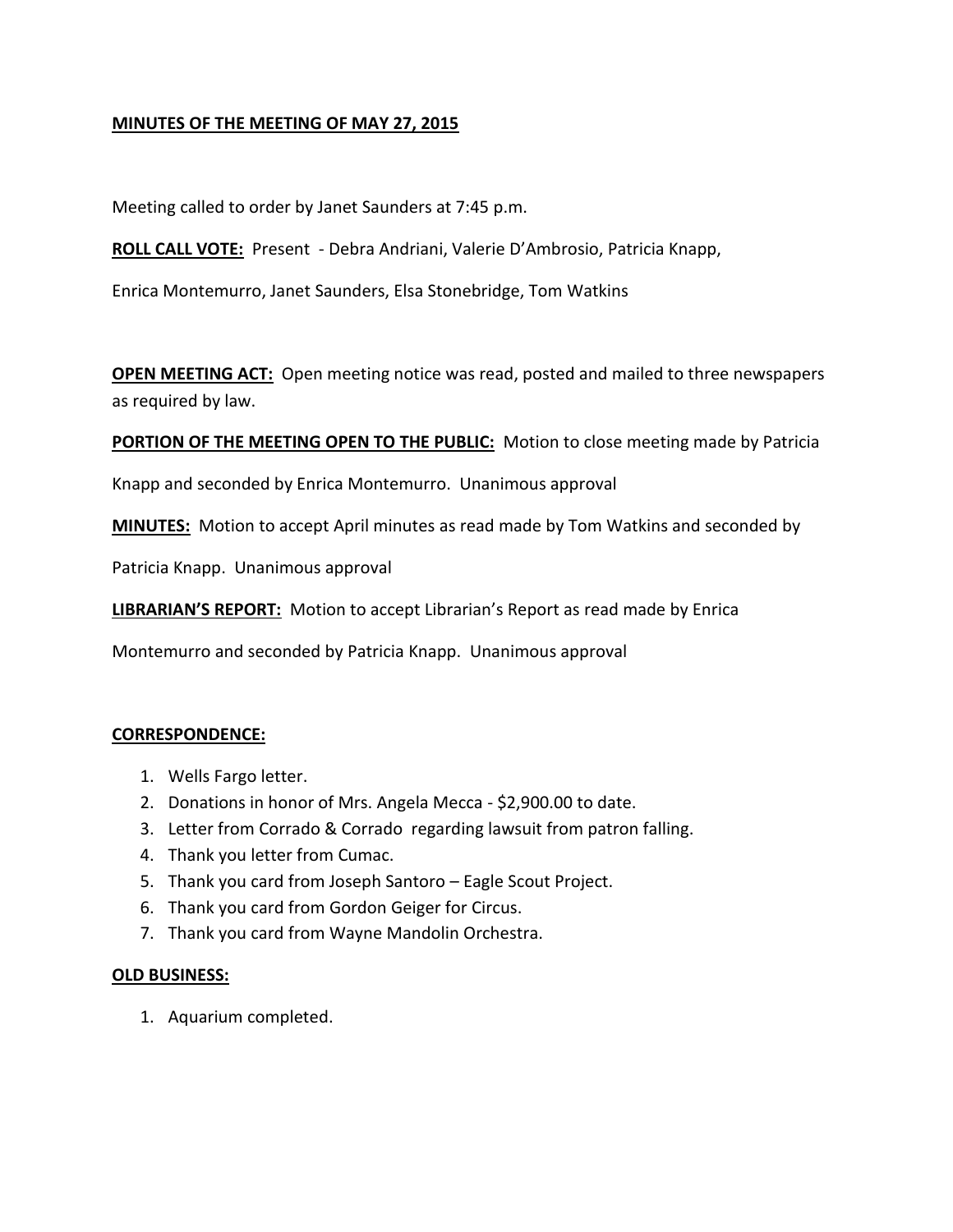### **NEW BUSINESS:**

- 1. Library Programs
- 2. Library Staff marching in annual Memorial Day Parade.
- 3. Veteran's lunch
- 4. Prospect Park asking to be part of our library, not at this time.
- 5. New Trustee Manual
- 6. Facility and Equipment Update
	- a. Need new computers
	- b. Printer renewal
	- c. Floors being polished
	- d. DPW will be building chest
	- e. Need new seating by aquarium

## **FRIENDS OF THE LIBRARY:**

1. Made \$1,334.00 at Trash to Treasure and Book Sale.

## **FINANCIAL REPORT:**

- 1. Motion to accept monthly report for April made by Valerie D'Ambrosio and seconded by Debra Andriani. **ROLL CALL VOTE:** Debra Andriani, yes; Valerie D'Ambrosio, yes; Patricia Knapp, yes; Janet Saunders, yes; Elsa Stonebridge, yes; Tom Watkins, yes. Absent – Enrica Montemurro
- 2. Motion to accept bills awaiting approval made by Valerie D'Ambrosio and seconded by Debra Andriani. **ROLL CALL VOTE:** Debra Andriani, yes; Valerie D'Ambrosio, yes; Patricia Knapp, yes; Janet Saunders, yes; Elsa Stonebridge, yes; Tom Watkins, yes. Absent – Enrica Montemurro.
- 3. Motion to accept monthly report for May made by Patricia Knapp and seconded by Valerie D'Ambrosio. **ROLL CALL VOTE:** Debra Andriani, yes; Valerie D'Ambrosio, yes; Patricia Knapp, yes; Janet Saunders, yes; Elsa Stonebridge, yes; Tom Watkins, yes. Absent – Enrica Montemurro.
- 4. Motion to accept bills awaiting approval made by Patricia Knapp and seconded by Debra Andriani. **ROLL CALL VOTE:** Debra Andriani, yes; Valerie D'Ambrosio, yes; Patricia Knapp, yes; Janet Saunders, yes; Elsa Stonebridge, yes; Tom Watkins, yes. Absent – Enrica Montemurro.